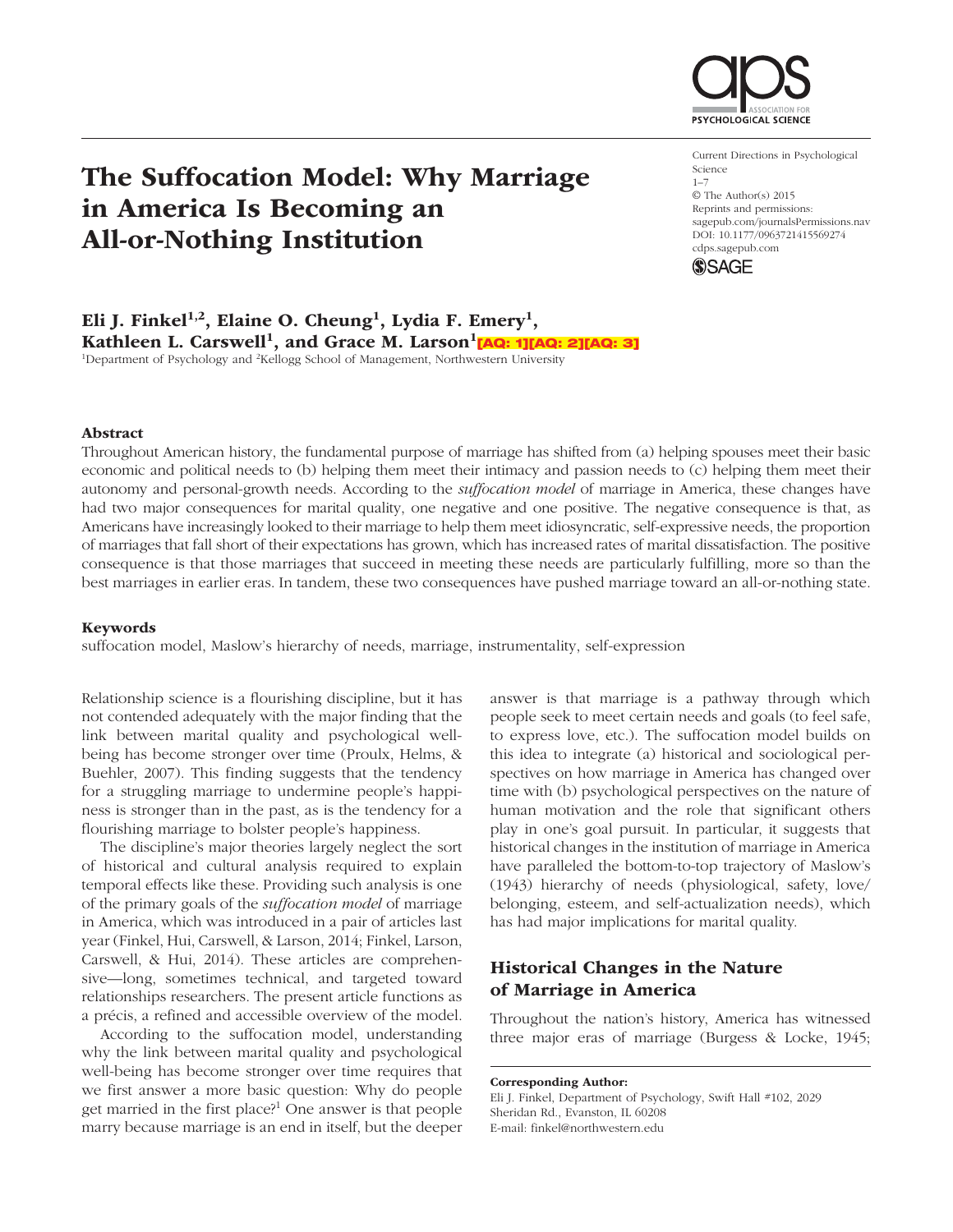Cherlin, 2009; Coontz, 2005). In the institutional era (1776–1850), most Americans lived in agrarian communities. The household was the unit of economic production, and formal social institutions, like police forces, were absent or weak. The primary function of marriage, both directly and indirectly through familial ties, was to help spouses fulfill needs like food production, shelter, and protection from violence—the sorts of physiological and safety needs toward the bottom of Maslow's hierarchy.

In the companionate era (1850–1965), Americans increasingly lived in urban environments and became wage laborers outside the home. Meanwhile, the nation became wealthier, and social institutions, including a broad economic safety net, became increasingly robust. The industrialized economy typically separated spouses' economic production along gender lines, with husbands entering the paid workforce and wives tending to the household. With the increased ease of meeting basic physiological and safety needs outside of marriage and the heightened role specialization along gender lines, the functions of marriage became increasingly sentimental. Its primary purpose was to help spouses fulfill needs like loving, being loved, and experiencing romantic passion—the sorts of belonging and love needs toward the middle of Maslow's hierarchy.

In the self-expressive era (1965–present), diverse forces—including the civil rights and feminist movements, the Vietnam War, and the rise of humanistic psychology converged to generate the countercultural revolution, which fostered an increased emphasis on self-discovery, self-expression, and authenticity (Bellah, Madsen, Sullivan, Swindler, & Tipton, 1985). Americans continued to look to their marriage to fulfill their love and belonging needs, but they also increasingly looked to it to fulfill needs like self-esteem, self-expression, and personal growth—the sorts of esteem and self-actualization needs toward the top of Maslow's hierarchy.

Scholars and social commentators frequently argue that Americans are expecting more from their marriage than in the past (e.g., de Botton, 2012; DePaulo & Morris, 2005). However, according to the suffocation model, the overall quantity of Americans' marital expectations has not changed much, whereas the nature of these expectations has changed considerably: Contemporary Americans expect much less vis-à-vis physiological and safety needs but much more vis-à-vis esteem and self-actualization needs. These changing expectations have caused average marriages to become less satisfying, and the best marriages to become more satisfying, than in earlier eras.

## Why Average Marriages Are Less Satisfying Than in Earlier Eras

Building a marriage that can help spouses meet their higher needs is more difficult than building a marriage

that can help them meet their lower needs. To be sure, it was no small feat, circa 1800, to produce food during a drought or to stay warm during the winter, but doing so did not require a loving bond or deep insight into one's spouse's psychological essence. In contrast, these factors are essential for contemporary spouses seeking to help each other achieve self-expression. After all, higher needs, which "vary greatly from person to person" (Maslow, 1943, p. 383), are much less tangible and more idiosyncratic than lower needs, and the ability to provide support that is tailored to partners' unique needs and circumstances (rather than providing generic forms of support) is crucial for helping them achieve their self-expressive needs (Slotter & Gardner, 2014). This greater emphasis on relationship processes that require mutual insight means that investing time and energy in the relationship is much more important today than in the past. As a result, a level of investment in the relationship that would have been sufficient to meet spouses' marital expectations in earlier eras is frequently insufficient today.

This problem is exacerbated by a cruel cultural twist: Just as Americans have increasingly looked to their marriage to help them fulfill higher rather than lower needs in Maslow's hierarchy, they have decreasingly invested the time and energy required to help the marriage meet these expectations. The amount of time that childless Americans spent alone with their spouse declined from 35 to 26 hours per week from 1975 to 2003, with much of this decline resulting from an increase in time spent working; the parallel decline for Americans with children at home was from 13 to 9 hours per week, with much of this decline resulting from an increase in time-intensive parenting (Dew, 2009). Relative to spouses in 1980, spouses in 2000 were 15% less likely to report that they almost always ate their main meal of the day together (vs. separately), 29% less likely to report that they almost always went out for leisure together, and 36% less likely to report that they almost always visited friends together (Amato, Booth, Johnson, & Rogers, 2009).

In principle, Americans could have offset this reduction in spousal time by making their limited time together particularly high quality. After all, the suffocation model suggests that the crucial factor in helping spouses meet each other's higher needs may not be time investment per se, but something closer to the amount of bandwidth—the cognitive and psychological resources that help us focus on a given task (Mullainathan & Shafir, 2013)—that people dedicate to their marriage. Unfortunately, the bandwidth available for marriage has also declined. Americans are more stressed today than in the past (Cohen & Janicki-Deverts, 2012). They are also increasingly overloaded with information (Hilbert & López, 2011) and subject to large increases in the rate of multitasking and interruptions (Schulte, 2014).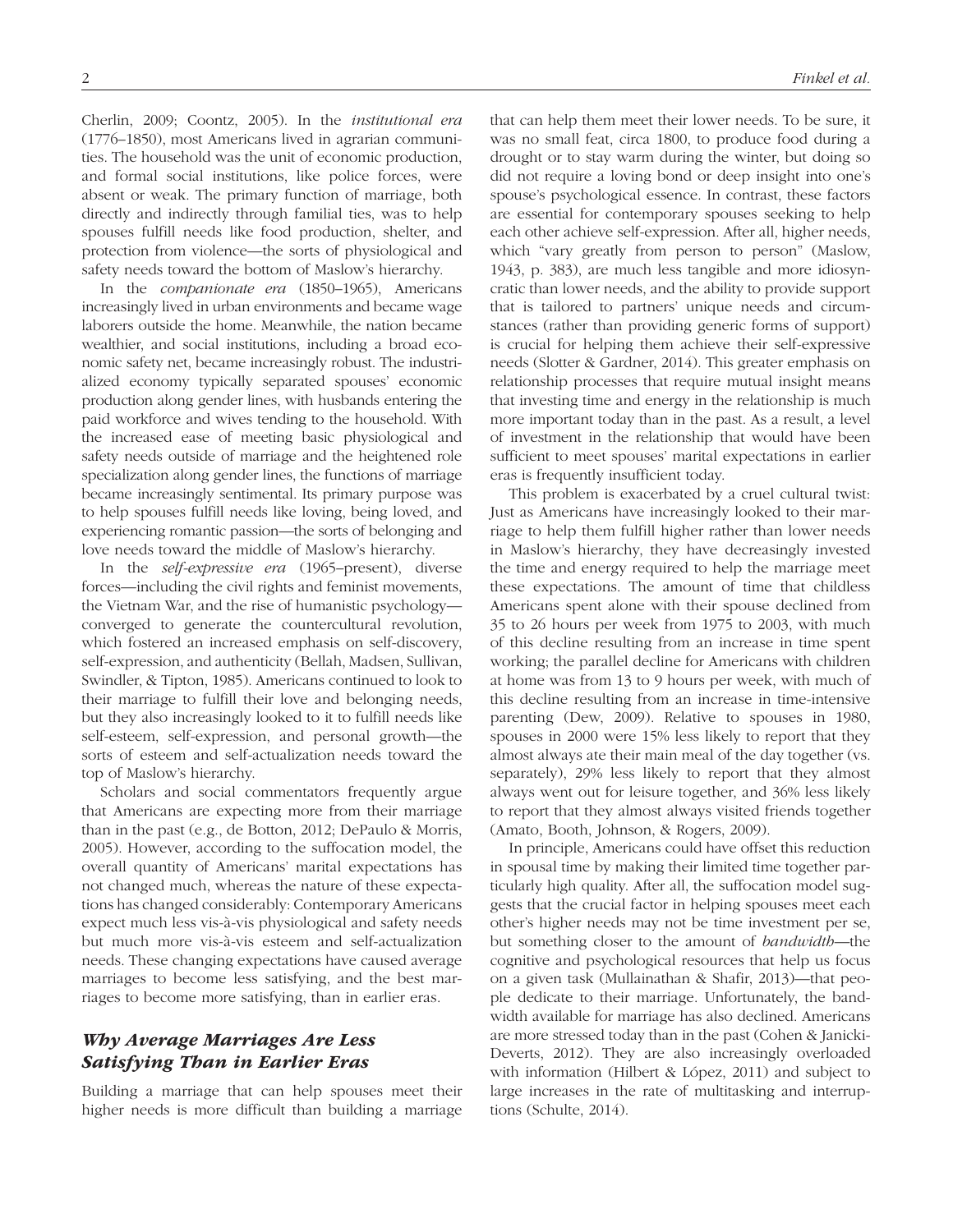| Category<br>of Need    | Specific<br><b>Examples</b>                                                                            | Mount<br><b>Maslow</b> |
|------------------------|--------------------------------------------------------------------------------------------------------|------------------------|
| Self-<br>Actualization | Self-expression<br>Personal growth<br>Autonomy<br>Spontaneity<br>Veridical self-assessment             |                        |
| Esteem                 | Self-esteem<br>Self-respect<br>Sense of mastery<br>Prestige<br>Respect from others                     |                        |
| Belonging and<br>Love  | Love for others<br>Being loved by others<br>Trust in others<br>Sexual intimacy<br>Belonging to a group |                        |
| Safety                 | Economic security<br>Control<br>Predictability<br>Psychological safety<br>Physical safety              |                        |
| Physiological          | Hunger<br><b>Thirst</b><br>Warmth<br>Sleep<br>Respiration                                              |                        |

Fig. 1. Maslow's hierarchy of needs (adapted from Maslow, 1943, 1954/1970) and the introduction of Mount Maslow. Adapted from "The Suffocation of Marriage: Climbing Mount Maslow Without Enough Oxygen," by E. J. Finkel, C. M. Hui, K. L. Carswell, and G. M. Larson, 2014, Psychological Inquiry, 25, p. 7. Copyright 2014 by Taylor & Francis. Adapted with permission.

In short, as Americans have increasingly looked to marriage to help them fulfill higher needs, a process that requires a strongly nurtured relationship, they have increasingly deprived their relationship of that nurturance. The squeeze emerging from these two processes insufficient fuel to meet the demands contemporary Americans are placing on their marriage—gives the suffocation model its name. To drive home this metaphor, the model reconceptualizes Maslow's hierarchy as a mountain rather than as a pyramid (Fig. 1). Just as each breath provides less oxygen at higher than at lower altitudes when mountain climbing, each unit of time or energy invested in the marriage provides less oxygenation (less bandwidth) for need fulfillment at higher altitudes on "Mount Maslow." For example, it requires a much larger investment in the relationship—both in terms of the total investment over the course of the relationship and in terms of resources invested in the moment—for spouses to help each other fulfill their personal-growth goals than their physical-safety goals. Indeed, consistent with this idea that the average marriage is becoming increasingly suffocated (insufficiently oxygenated to meet spouses' expectations), the satisfaction level of the average American marriage has declined over time (Marquardt, Blankenhorn, Lerman, Malone-Colón, & Wilcox, 2012).

### Why the Best Marriages Are More Satisfying Than in Earlier Eras

Fortunately, the news is not all bad. Indeed, even as average marriages have become less satisfying, the best marriages have become more satisfying. After all, relative to lower need gratifications, "higher need gratifications produce more desirable subjective results, i.e., more profound happiness, serenity, and richness of the inner life" (Maslow, 1954/1970, p. 99). Whereas lower-altitude gratifications "produce at best a feeling of relief and relaxation," higher-altitude gratifications produce "ecstasy, peak experiences, and happy delirium." Consistent with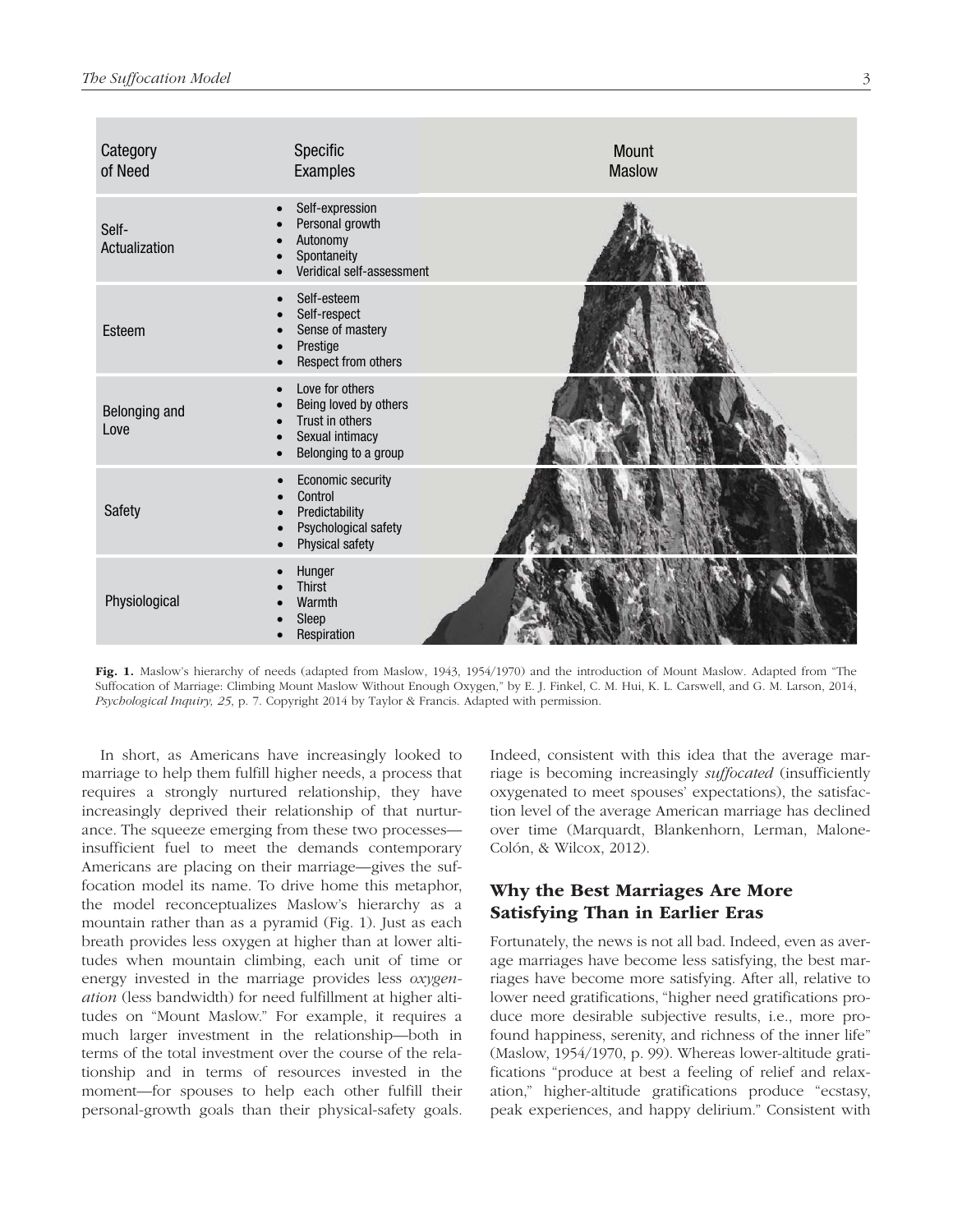this theorizing, among wealthy nations that prize selfexpression (as America does), factors associated with satisfying lower-altitude needs are weakly linked to psychological well-being, whereas factors associated with satisfying higher-altitude needs are strongly linked to psychological well-being (Howell & Howell, 2008; Oishi, Diener, Lucas, & Suh, 1999; Tay & Diener, 2011).

The suffocation model suggests that parallel effects emerge when individuals seek to meet their needs through their marriage. All else being equal, the positive association of marriage-linked need fulfillment with marital quality is stronger for higher- than for lower-altitude needs. That is, as Americans' marital expectations have increasingly shifted from lower- to higher-altitude needs, the extent to which their marriage meets the relevant needs has become a stronger predictor of marital quality. This trend helps to explain why the association of marital quality with personal well-being is getting stronger over time (Proulx et al., 2007).

#### Implications and Discussion

Clinicians, policymakers, and laypersons can capitalize upon the suffocation model's logic to strengthen contemporary marriages that are not flourishing. In particular, the model's supply-and-demand analysis—ensuring that oxygenation (supply) is sufficient to meet spouses' expectations (demand)—implies three potential avenues for bolstering marital quality. The first avenue can help marriages flourish at the summit, whereas the other two are particularly useful for spouses who currently lack sufficient resources to achieve that level of success.

First, spouses can increase their level of investment, strategically reallocating time and bandwidth toward the marriage. For example, they can, where possible, schedule regular date nights (Wilcox & Dew, 2012). Doing so can help to provide the relationship with the oxygen required to meet high-altitude needs and has the potential to make the marriage deeply fulfilling. Second, spouses can pursue low-effort strategies designed to optimize the use of their existing resources. For example, they can spend 21 minutes a year on a brief writing intervention that will help them reappraise marital conflict from the perspective of a benevolent third party (Finkel, Slotter, Luchies, Walton, & Gross, 2013). Although doing so is unlikely to be sufficient to turn a dissatisfying marriage into a satisfying one, it can at least modestly strengthen the marriage without a major infusion of additional resources. Third, spouses can ask their marriage to shoulder less responsibility for helping them fulfill highaltitude needs. For example, they can maintain a diverse portfolio of friends and family members with whom they can share distinct emotional experiences (Cheung, Gardner, & Anderson, 2014). Doing so can bring the

demands on the marriage into closer alignment with the available resources, thereby reducing dissatisfaction from unmet expectations.

This discussion of available resources begs for a consideration of socioeconomic variation, especially in this era of skyrocketing income and wealth inequality (Congressional Budget Office, 2011). Relative to their wealthier counterparts, poorer Americans are less likely to marry and, if they do wed, tend to be less satisfied and more likely to divorce (Karney & Bradbury, 2005). Given these disparities, U.S. policymakers have launched funding initiatives, such as the Healthy Marriage Initiative, that target low-income couples. However, these initiatives have proven unsuccessful at improving marital quality in these samples (Johnson, 2012).

Adopting the logic of the suffocation model can potentially foster more efficacious initiatives for bolstering the marriages of low-income couples. The model suggests that two broad processes have led to socioeconomic disparities in marital outcomes, which are getting larger over time (Martin, 2006). First, although Trail and Karney's (2012) definitive study demonstrates that Americans across the socioeconomic spectrum have extremely similar views about which factors are important for a successful marriage (Fig. 2), the acute pressures of daily life can sometimes force people to prioritize factors other than the ones they would like to prioritize. Poorer Americans view communication, social support, and self-expression to be just as important for marriage as wealthier Americans do; however, poorer Americans are more susceptible to financial strain (Edin & Kefalas, 2005), which can cause them to fixate on the safety level on Mount Maslow and, consequently, to struggle to prioritize higher-altitude needs (Maslow, 1943). Second, it is much more challenging for poorer than for wealthier Americans to allocate sufficient bandwidth to the marriage. Whereas wealthier Americans can hire a weekly babysitter so that they can view an intellectually engaging matinee and then discuss it over a romantic dinner, poorer Americans frequently lack the kind of time and financial wherewithal to make such endeavors realistic (Kantor, 2014). In short, Americans across the socioeconomic spectrum share a cultural worldview of what makes marriage successful, but poorer Americans are increasingly finding their higher-altitude aspirations out of reach.

#### Conclusion

Carl Rogers, a major intellectual progenitor of humanistic psychology, had a deeply fulfilling marriage, one for the ages. He attributed this success to the fact that he and his wife were always "willing and eager for the other to *grow*. We have *grown* as individuals and in the process we have grown together" (Rogers, 1972, pp. 28–29, italics in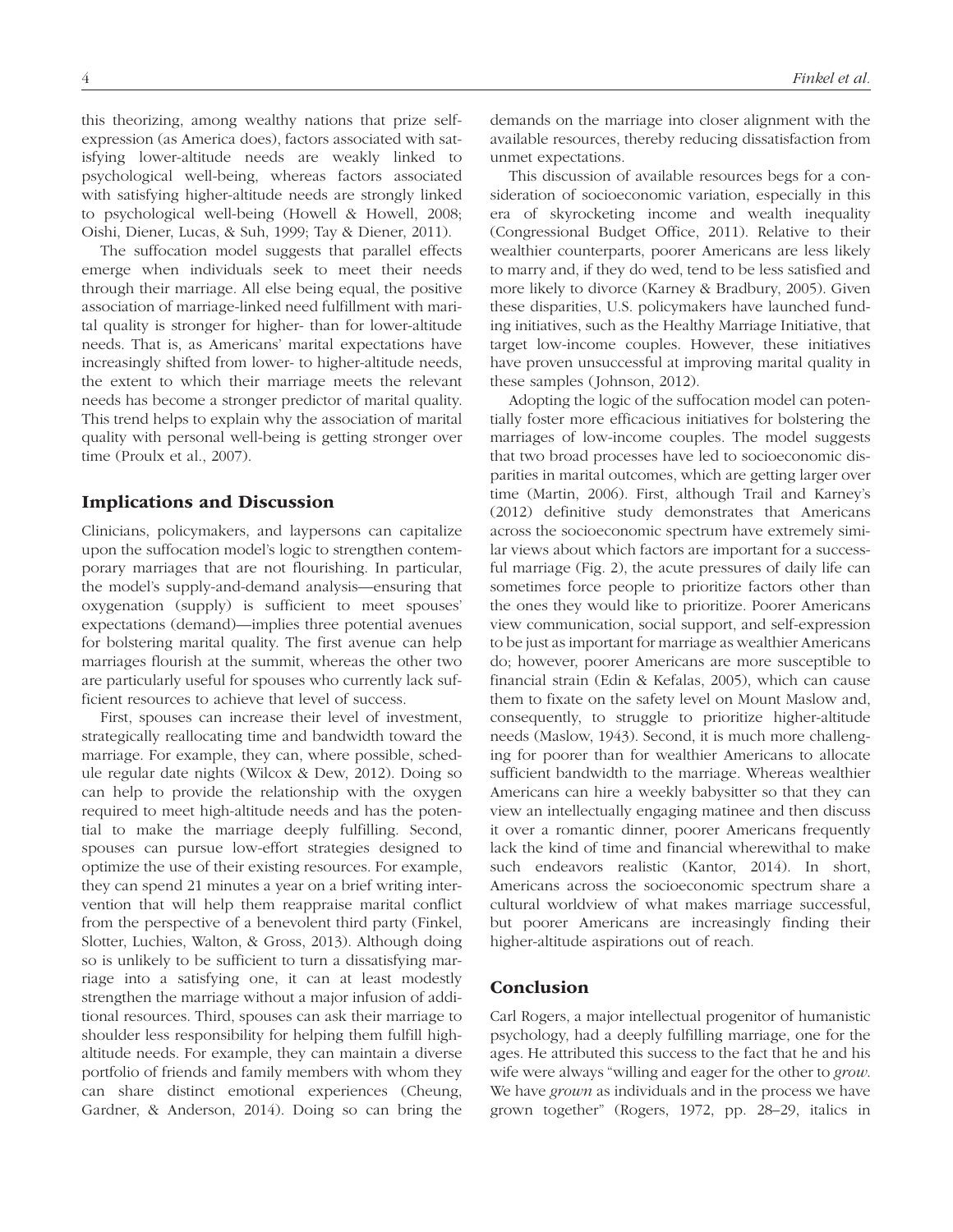

importance ranged from 0 to 2 (0 = *not important*; 1 = somewhat *important*; 2 = very *important*). Even when different colors are used for the lines for each income group, it is dificult distinguish among them because the four income groups are virtually identical in what they view as important for a successful marniage. TANF = Temporary Assistance<br>for Needy Families. FPL = federal poverty level. Fig. 2. Results from Trail and Kamey (2012) showing remarkable consistency across socioeconomic groups in what characteristics are important for a successful marriage. All Fig. 2. Results from Trail and Karney (2012) showing remarkable consistency across socioeconomic groups in what characteristics are important for a successful marriage. All six of the correlations (rs) that can be calculated by comparing any pair of lines in the figure exceed .98, and the average correlation (r) exceeds .99. The scale used to rate six of the correlations (7s) that can be calculated by comparing any pair of lines in the figure exceed .98, and the average correlation (7) exceeds .99. The scale used to rate importance ranged from 0 to 2 (0 = *not important*; 1 = somewhat *important*; 2 = *very important*). Even when different colors are used for the lines for each income group, it is difficult distinguish among them because the four income groups are virtually identical in what they view as important for a successful marriage. TANF = Temporary Assistance for Needy Families. FPL = federal poverty level. Adapted from "The Suffocation of Marriage: Climbing Mount Maslow Without Enough Oxygen," by E. J. Finkel, G. M. Larson, K. L. Carswell, and C. M. Hui, 2014, Psychological Inquiry, 25, p. 130. Copyright 2014 by Taylor & Francis. Adapted with permission.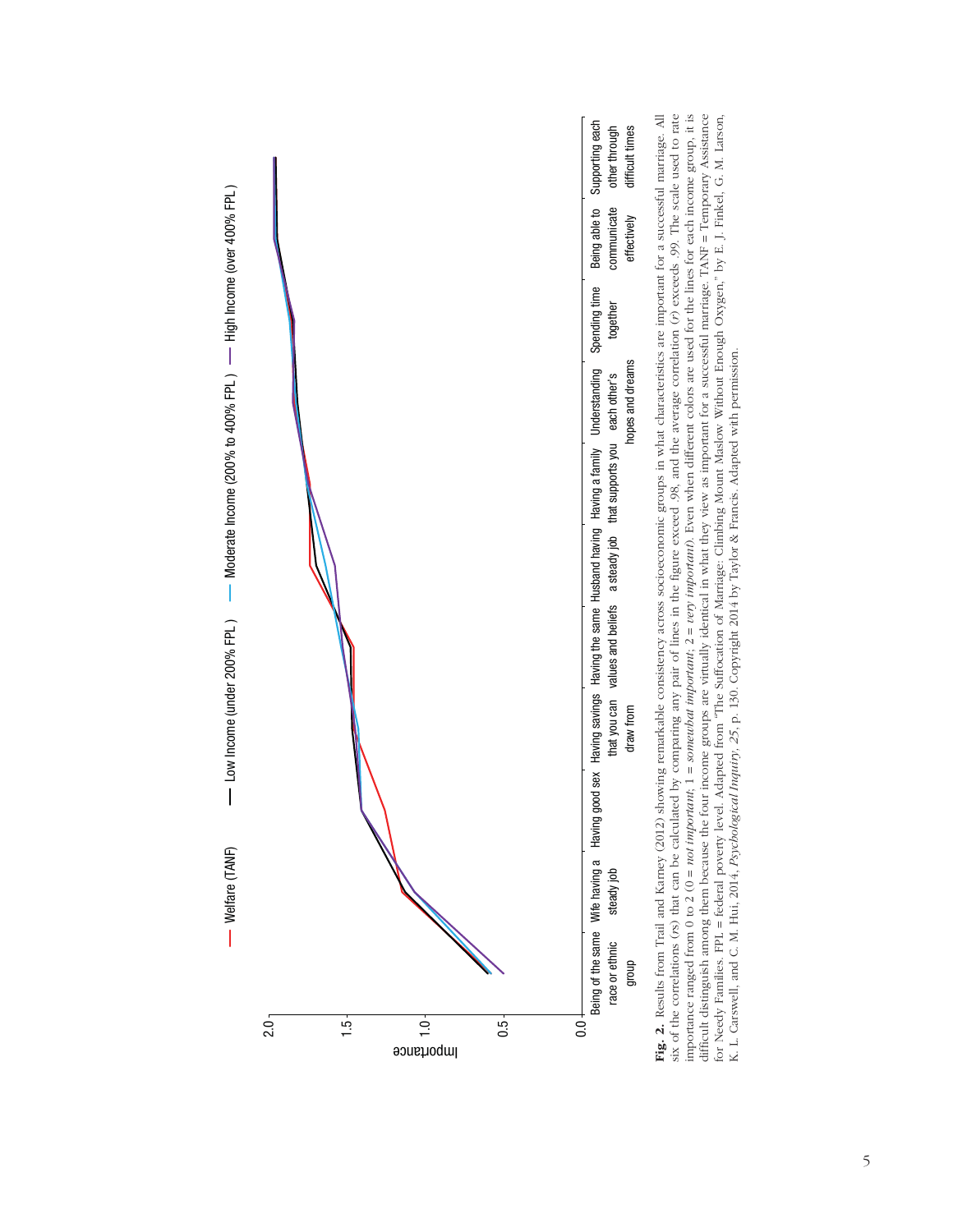original). This emphasis on growth through marriage was rare throughout American history, but it is a defining feature of today's self-expressive era. Building a marriage that facilitates both partners' growth is difficult, but the payoffs are immense. With the suffocation model in hand, individuals are in a stronger position than ever before to establish and maintain profoundly satisfying marriages.

#### Recommended Reading

- Cherlin, A. J. (2009). (See References). A trade book about the state of marriage in America, written by a leading sociologist and demographer.
- Coontz, S. (2005). (See References). A trade book about "how love conquered marriage," written by a leading historian.
- Finkel, E. J., Hui, C. M., Carswell, K. L., & Larson, G. M. (2014). (See References). The Psychological Inquiry target article that introduced the suffocation model.
- Finkel, E. J., Larson, G. M., Carswell, K. L., & Hui, C. M. (2014). (See References). The Psychological Inquiry reply that refined the suffocation model in response to 13 expert commentaries on the target article.
- Fitzsimons, G. M., & Shah, J. Y. (2008). How goal instrumentality shapes relationship evaluations. Journal of Personality and Social Psychology, 95, 319-337. The seminal article illustrating how relationship well-being is influenced by the extent to which one's partner helps to facilitate one's goal pursuits.

#### Declaration of Conflicting Interests

The authors declared that they had no conflicts of interest with respect to their authorship or the publication of this article.

#### **Note**

1. Although many of the ideas in this article apply to other longterm committed relationships, the primary focus is on marriage, an institution characterized by unique expectations.

#### References

- Amato, P. R., Booth, A., Johnson, D. R., & Rogers, S. J. (2009). Alone together: How marriage in America is changing. Cambridge, MA: Harvard University Press.
- Bellah, R., Madsen, R., Sullivan, W., Swindler, A., & Tipton, S. M. (1985). Habits of the heart: Individualism and commitment in American life. London, England: Hutchinson.
- Burgess, E. W., & Locke, H. J. (1945). The family: From institution to companionship. New York, NY: American Book.
- Cherlin, A. J. (2009). The marriage-go-round: The state of marriage and the family in America today. New York, NY: Knopf.
- Cheung, E. O., Gardner, W. L., & Anderson, J. F. (2014). Emotionships: Examining people's emotion-regulation relationships and their consequences for well-being. Unpublished manuscript, Northwestern University, Evanston, Illinois.
- Cohen, S., & Janicki-Deverts, D. (2012). Who's stressed? Distributions of psychological stress in the United States in probability samples from 1983, 2006, and 2009. Journal of Applied Social Psychology, 42, 1320–1334.
- Congressional Budget Office. (2011). Trends in the distribution of household income between 1979 and 2007 (CBO Publication No. 4031). Washington, DC: U.S. Government Printing Office. Retrieved from http://www.cbo.gov/publi cation/42729
- Coontz, S. (2005). Marriage, a history: From obedience to intimacy or how love conquered marriage. New York, NY: Viking.
- de Botton, A. (2012). How to think more about sex. London, England: Macmillan.
- DePaulo, B. M., & Morris, W. L. (2005). Singles in society and in science. Psychological Inquiry, 16, 57–83. doi:10.1080/ 1047840X.2005.9682918
- Dew, J. (2009). Has the martial time cost of parenting changed over time? Social Forces, 88, 519–541.
- Edin, K., & Kefalas, M. (2005). Promises I can keep: Why poor women put motherhood before marriage. Berkeley: University of California Press.
- Finkel, E. J., Hui, C. M., Carswell, K. L., & Larson, G. M. (2014). The suffocation of marriage: Climbing Mount Maslow without enough oxygen. Psychological Inquiry, 25, 1–41. doi: 10.1080/1047840X.2014.863723
- Finkel, E. J., Larson, G. M., Carswell, K. L., & Hui, C. M. (2014). Marriage at the summit: Response to the commentaries. Psychological Inquiry, 25, 120–145. doi:10.1080/10478 40X.2014.890512
- Finkel, E. J., Slotter, E. B., Luchies, L. B., Walton, G. M., & Gross, J. J. (2013). A brief intervention to promote conflict reappraisal preserves marital quality over time. Psychological Science, 24, 1595–1601. doi:10.1177/0956797612474938
- Hilbert, M., & López, P. (2011). The world's technological capacity to store, communicate, and compute information. Science, 332, 60–65.
- Howell, R. T., & Howell, C. J. (2008). The relation of economic status to subjective well-being in developing countries: A meta-analysis. Psychological Bulletin, 134, 536–560.
- Johnson, M. D. (2012). Healthy marriage initiatives: On the need for empiricism in policy implementation. American Psychologist, 67, 296–308. doi:10.1037/a0027743
- Kantor, J. (2014, August 13). Working anything but 9 to 5. The New York Times. Retrieved from http://www.nytimes.com/ interactive/2014/08/13/us/starbucks-workers-schedulinghours.html
- Karney, B. R., & Bradbury, T. N. (2005). Contextual influences on marriage: Implications for policy and intervention. Current Directions in Psychological Science, 14, 171–174.
- Marquardt, E., Blankenhorn, D., Lerman, R. I., Malone-Colón, L., & Wilcox, W. B. (2012). The president's marriage agenda for the forgotten sixty percent. In The state of our unions: Marriage in America. Charlottesville, VA: National Marriage Project and Institute for American Values.
- Martin, S. P. (2006). Trends in marital dissolution by women's education in the United States. Demographic Research, 15, 537–560.
- Maslow, A. H. (1943). A theory of human motivation. Psychological Review, 50, 370–396.
- Maslow, A. H. (1970). Motivation and personality. New York, NY: Harper. (Original work published 1954)
- Mullainathan, S., & Shafir, E. (2013). Scarcity: Why having too little means so much. New York, NY: Macmillan.